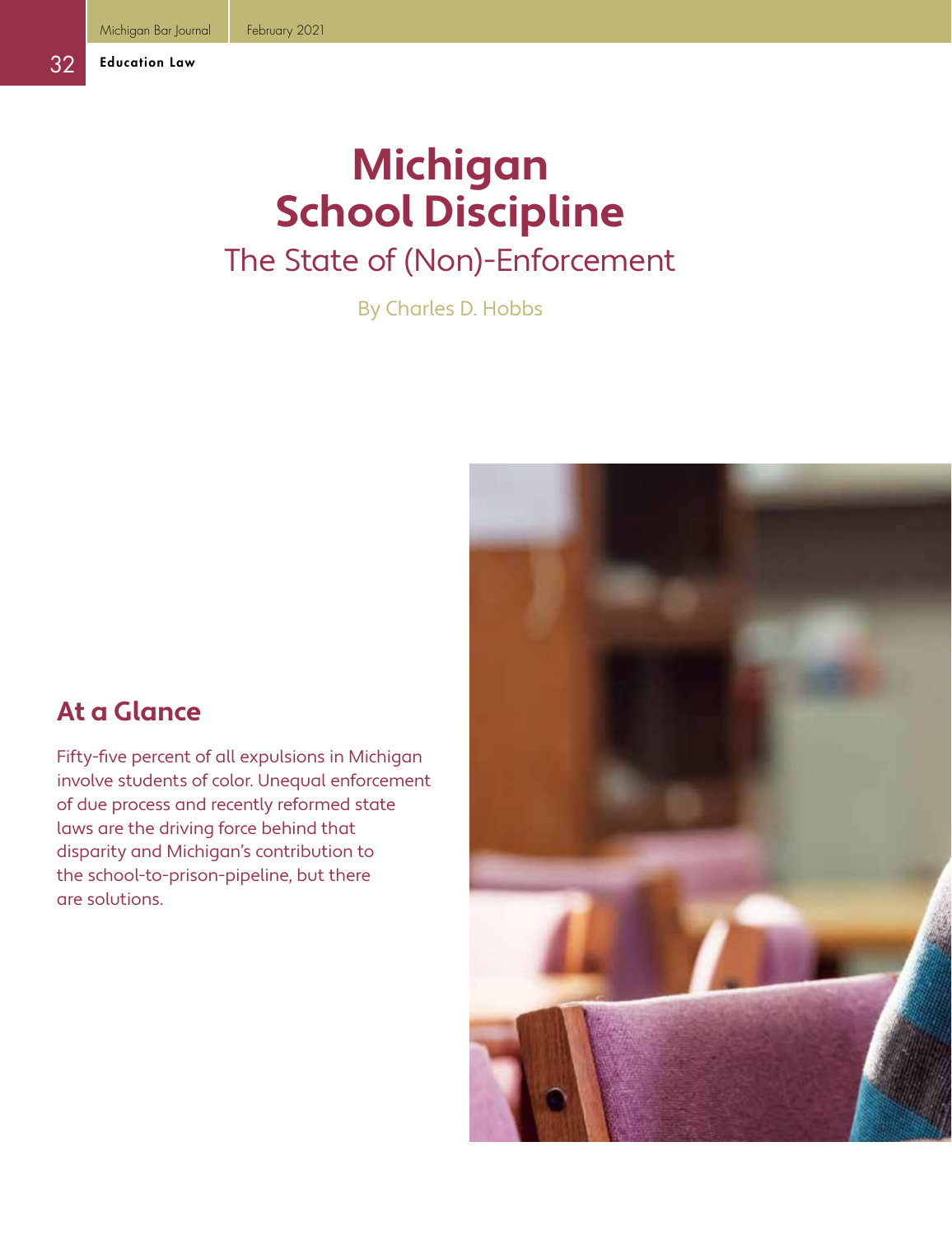**M**ichigan students have been subjected to overly harsh zero-tolerance laws and policies for more than three decades. Evidence-based studies on the effect of those laws and policies have shown them to be counterproductive to the goals of improving school safety, academic culture, and racial equality,<sup>1</sup> earning Michigan a reputation as having one of the toughest discipline regimes in the nation.<sup>2</sup>

Overreliance on exclusionary discipline, racial inequity, lack of oversight, unclear due process requirements, and non-enforcement of recent state law reforms are largely responsible for that reputation. Reform of disciplinary hearing procedures and enforcement of recently reformed laws will aid in ending Michigan's school-to-prison pipeline.

## Michigan acknowledges shortcomings; more is needed

Michigan education leaders have acknowledged these past and current shortcomings. The Michigan State Board of Education (SBE) amended its 2013–2015 mission statement as follows:

Numerous studies document that exclusionary discipline practices are implemented disproportionately against students at higher risk of school dropout, including young men of color, special education students, and students from low income households. Numerous studies have further shown that exclusionary discipline often sets the stage for student disenfranchisement, academic failure, and dropout. The cost of this negative cycle, also well-documented, is too great.<sup>3</sup>

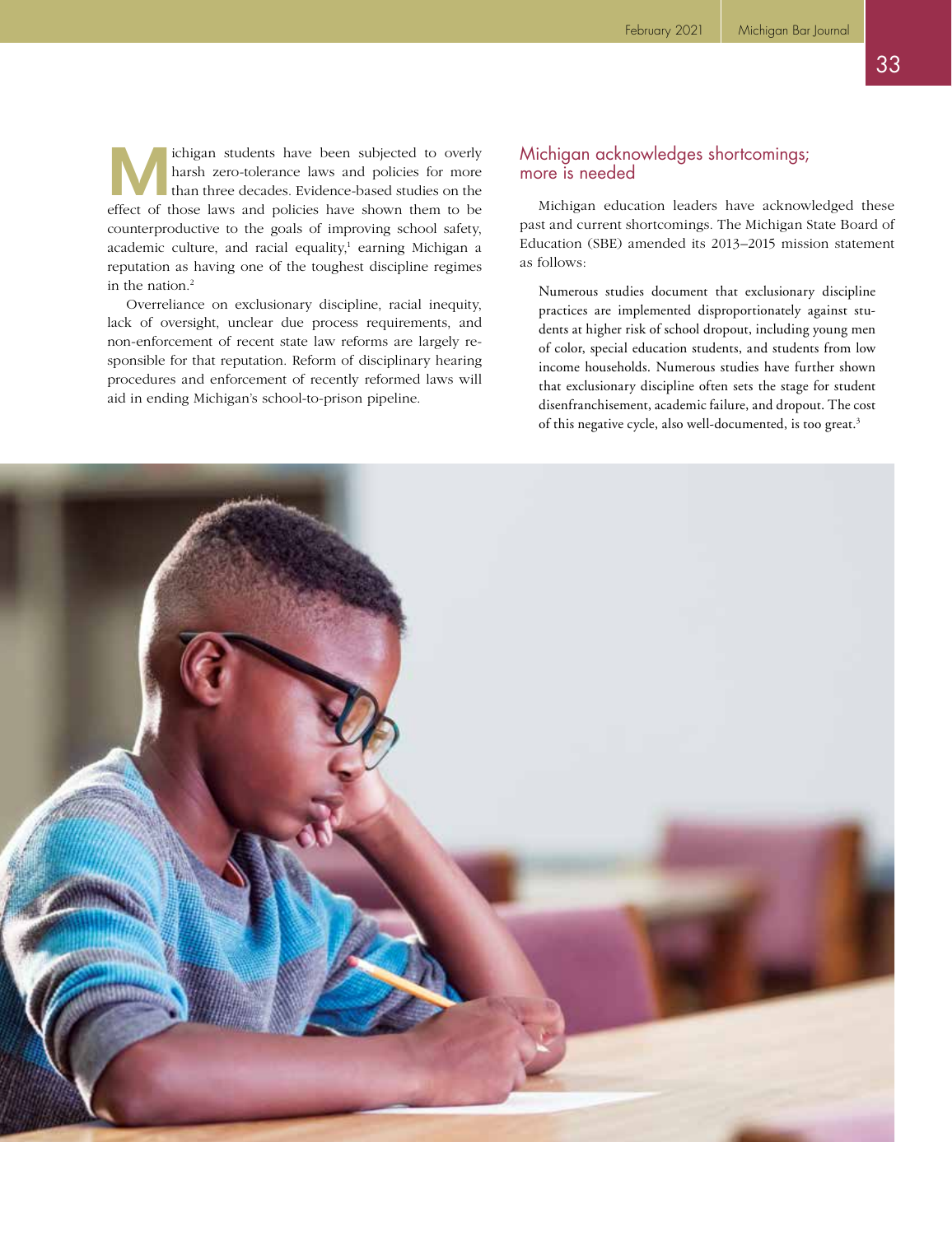Despite improvement over past years, Michigan suspended approximately 119,400 K–12 students and expelled another 2,299 in the 2015–2016 school year.<sup>4</sup> Data reveals racial disparity in those suspensions and expulsions. Black students were 4.1 times more likely, Latino students 1.6 times more likely, and multiracial students 2.2 times more likely to be suspended than their white counterparts.<sup>5</sup> Students with disabilities were twice as likely to be suspended as students without disabilities.6 Equally alarming, those incidents generated 3,670 referrals to the criminal justice system.7 The SBE has acknowledged the importance of collecting exclusionary discipline data and adopting equitable policy.

In 2019, at the urging of advocacy groups, the SBE adopted a resolution to continue following 2014 federal guidance designed to further civil rights and improve school climate despite its rescission by the Trump administration.<sup>8</sup> One key provision of that package was detailed data collection. To its credit, prior to adopting that resolution the SBE added race reporting for expulsions<sup>9</sup> and made the information available on its parent dashboard website.<sup>10</sup> However, despite recent reforms, data reveals that during the 2018–2019 school year, nonwhite students accounted for 55 percent of all expulsions.<sup>11</sup>

#### Reforms to zero tolerance still face opposition

In 2017, Michigan enacted a package of bills referred to as the Rethink Discipline bills<sup>12</sup> that made crucial changes to Michigan's Revised School Code<sup>13</sup> and were expected to find alternative solutions to exclusionary punishments. Those changes included restricting the offenses that mandate expulsion; decreasing expulsion thresholds to removals of 60 days or more; consideration of seven factors before exclusion; and a rebuttable presumption that suspension for more than 10 days is not justified unless it can be demonstrated that factors were considered.14

The seven factors include age; discipline history; whether the student has a disability; the seriousness of the offense; whether the safety of any pupil or staff member was threatened; whether restorative practices will be used; and whether a lesser intervention would properly address the violation.15 The factors have the potential to reveal a more complete picture of the student and the incident, identify potential root causes of behavior, and inform appropriate alternative solutions to overly harsh, racially disparate, exclusionary punishments.

When performed well, consideration of the factors aids administrators in seeing those students for who they are children.

Despite the efficacy of these reforms, advocates experienced opposition to implementation. Peri Stone-Palmquist, executive director of the Student Advocacy Center, commented on that opposition: "We have had districts and charters tell advocates that they would not consider the seven factors at all," adding that there is a "lack of understanding of lesser interventions and the persistent belief that lengthy removals remain necessary."16

Additionally, the Michigan Association of School Personnel and Administrators posted on its website that "consideration of these factors is required only for suspensions and expulsions under the Revised School Code, not for suspensions or expulsions under Board Policy or a Student Code of Conduct."17 While districts have authority to create local policy and codes of conduct,18 local policies or codes cannot subrogate state law and subvert the Rethink Discipline bills' express purpose and intent to require considering the seven factors.<sup>19</sup>

Often, students are unaware that a district must both consider and demonstrate consideration of these seven factors.<sup>20</sup> Schools rarely inform students of these requirements and advocates often see cursory, checkbox-type forms from districts that don't require, nor allow space for, detailed and thoughtful consideration.<sup>21</sup>

Without meaningful consideration of the seven factors, the promise of the Rethink Discipline bills will remain unrealized.

# Due process protections are ill defined and haphazardly enforced

Thanks in part to a food fight in the early '70s, students are entitled to basic due process protections. The United States Supreme Court in *Goss v. Lopez*<sup>22</sup> held that if a state provides a public education to its citizenry, students have a protected property interest in that education and a liberty interest in their reputation.<sup>23</sup> The Court found removals for 10 days is not de minimus and, therefore, demands basic due process protections $24$  which include notice of the charges, an explanation of the evidence against the student, and an opportunity to present the student's side of the story.25 As for longer removals, the Court stated, "Longer suspensions or expulsions for the remainder of the school term, or permanently, may require more formal procedures."26 However, the Court declined to define the phrase "more formal procedures." The vagueness of that phrase still affects disciplinary hearings in Michigan.

As such, hearing procedures are created by each school district and vary across the state. Wide differences can be found in the notice to students, access to evidence, who determines responsibility and punishment, and appeal rights. As discussed below, there is a need for consistent procedural justice in discipline hearings.

#### **Notice**

At a minimum, notice should contain the allegations of misconduct and summary of evidence and should be provided within a reasonable time to prepare a defense. Advocates report that parents often receive notice for a hearing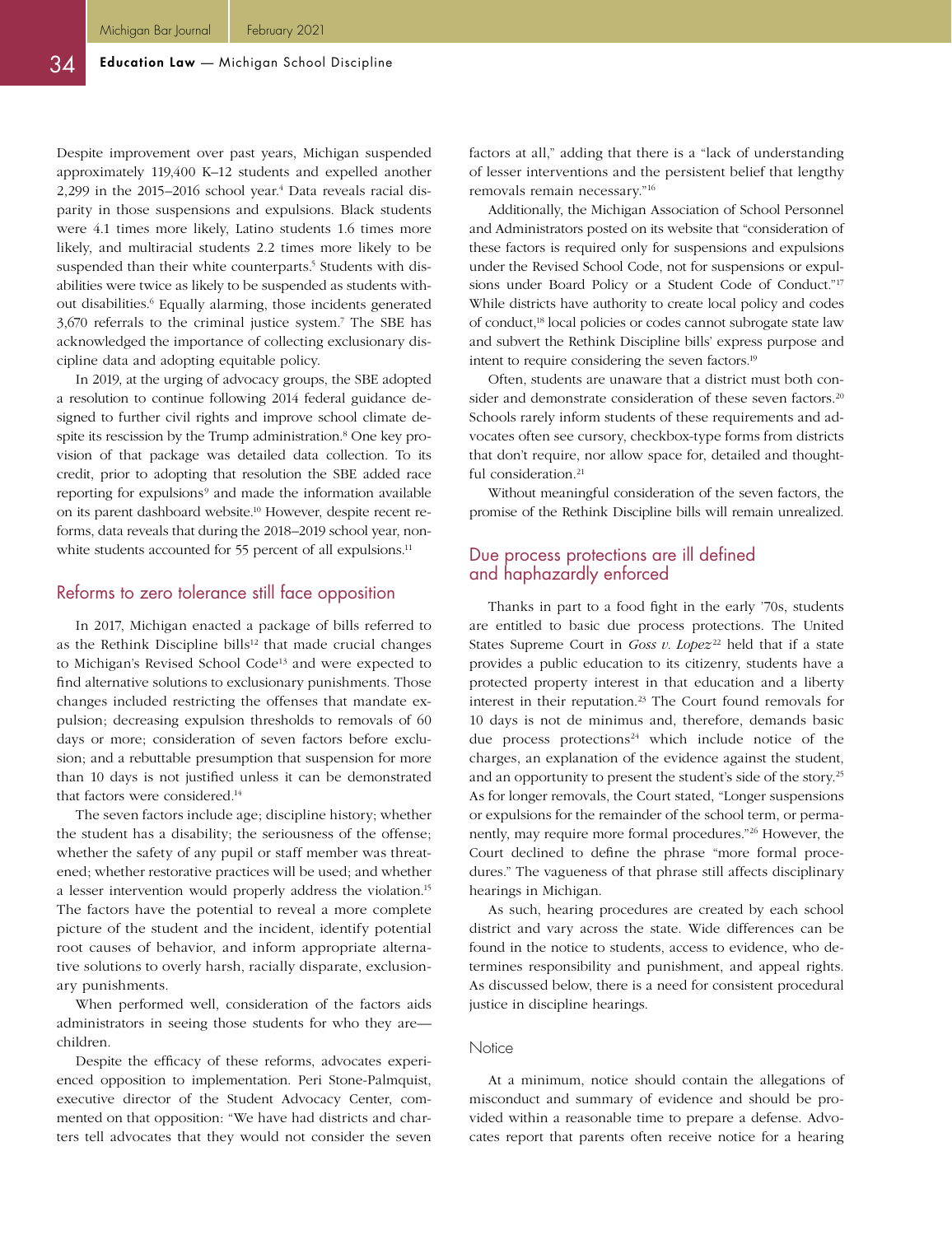

without adequate time to arrange attendance, prepare a defense, and obtain a representative (if they know they can bring one). Further, student handbooks and hearing notices often fail to include information concerning students' rights and hearing procedures, leaving students and parents unaware and unprepared.

#### Impartial tribunal

An impartial tribunal is required in disciplinary hearings,<sup>27</sup> yet advocates (including the author) experience inconsistencies and conflicts in who determines fault and punishment. In one district, responsibility and punishment were decided by one school board member along with the superintendent and principal, who were both involved in investigating the offense. While districts typically conduct hearings in front of the full school board, conflicts often arise.

For example, a student faced expulsion for a marijuana charge that occurred after hours and off school grounds. The arresting officer was a school board member. Despite the conflict, the board member was allowed to present his opinion of the student during the hearing, labeling the student a "bad kid." He was then allowed to vote on the student's culpability and appropriate punishment. The student was expelled.

Another conflict encountered by advocates is the role of hearing officer often falling to the school district's attorney. This practice raises questions of impartiality and potential ethics issues.

#### Access to evidence

As an advocate, the author has often experienced relying on video footage and student statements as evidence of alleged misconduct. However, students and advocates are often unaware of the evidence or not allowed access to it until it is presented at the hearing, if at all.

To illustrate, this author advocated for a student facing expulsion for alleged threats made to a group of adolescent boys after being rejected from joining their play group that had assigned military-style ranks to its members. At the hearing, the district presented a transcribed collection of two to three sentences extracted from each of the boys' written statements. The excerpts supported the allegations that the disciplined

student was the sole aggressor and the other boys did nothing to provoke his reaction or to escalate the situation. The partial statements were not made available prior to the hearing; the full statements were not produced.

#### Advocate-dependent due process

Often, the level of due process afforded to a student depends on the presence of an advocate. Parents are typically uninformed about students' rights, leaving those without an advocate at a severe disadvantage.<sup>28</sup>

### Practical solutions

School districts are charged with the very difficult duty of balancing school safety and finding equitable solutions to correct behavior. Some schools have taken reforms seriously and have consulted with organizations such as the Student Advocacy Center to reduce exclusionary punishments.

Fault for our discipline system's deficiencies doesn't fall solely on the shoulders of our school districts, and there are solutions. Legislation can address due process deficiencies. The only option currently available to excluded students for redress is the courts; there is no state agency enforcement